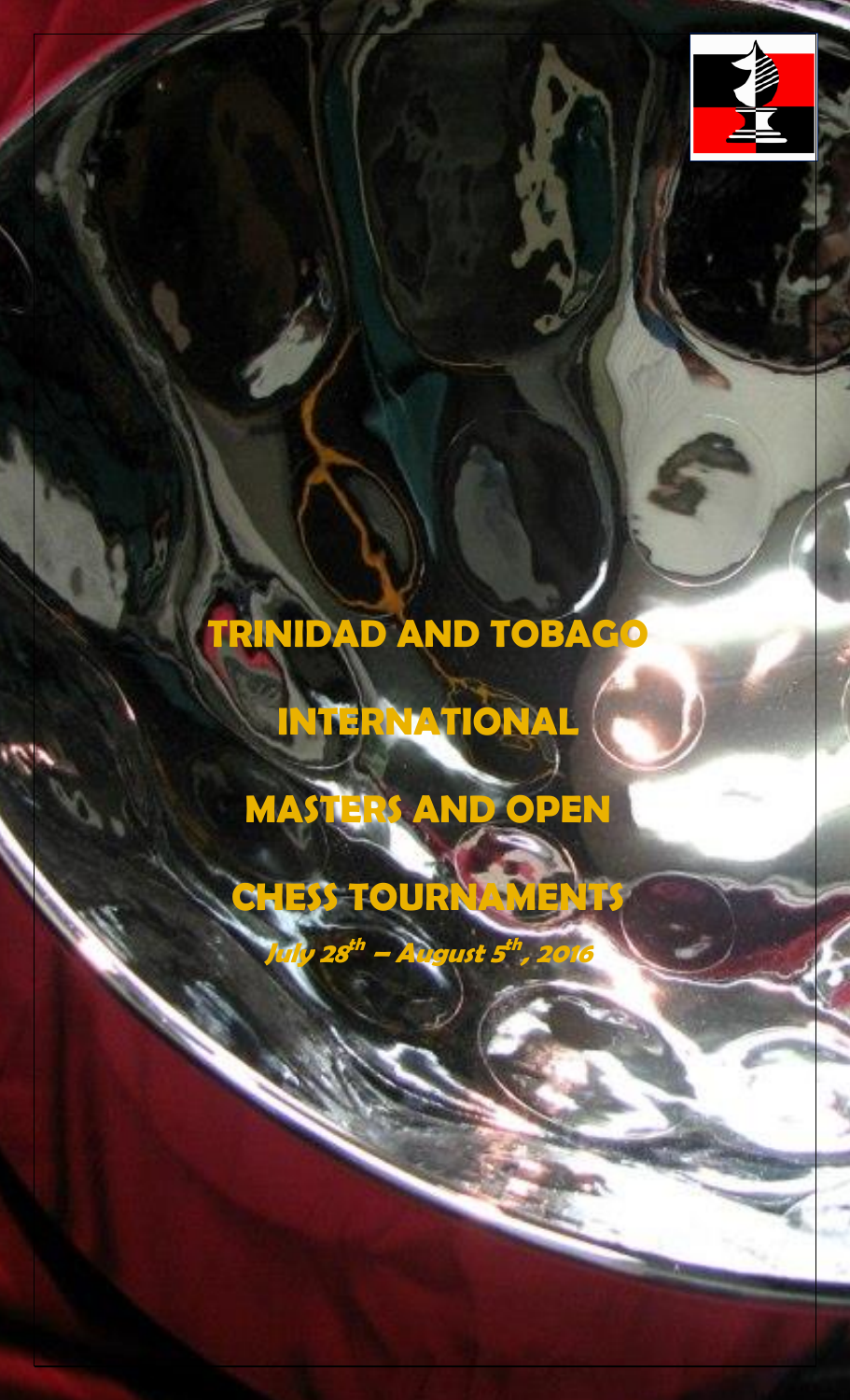## **Invitation**

**In 2016, the Trinidad & Tobago Chess Association (TTCA) celebrates its 80th Anniversary. In commemoration of this milestone, the (TTCA) is pleased to invite all National Federations to the Trinidad and Tobago International and Masters Open (TTIMO) Chess Tournaments 2016 to be held at The Normandie Hotel, St. Anns, Trinidad, from 28th July through 5 th August, 2016.**



## **I. GENERAL CONDITIONS**

## **Rules and Regulations**

The Trinidad and Tobago International Masters and Open (TTIMO) Chess Tournaments 2016 will be held according to the FIDE Rules of Chess and the following General Conditions within this invitation.

## **Categories**

There will be two categories: **Masters and Open**.

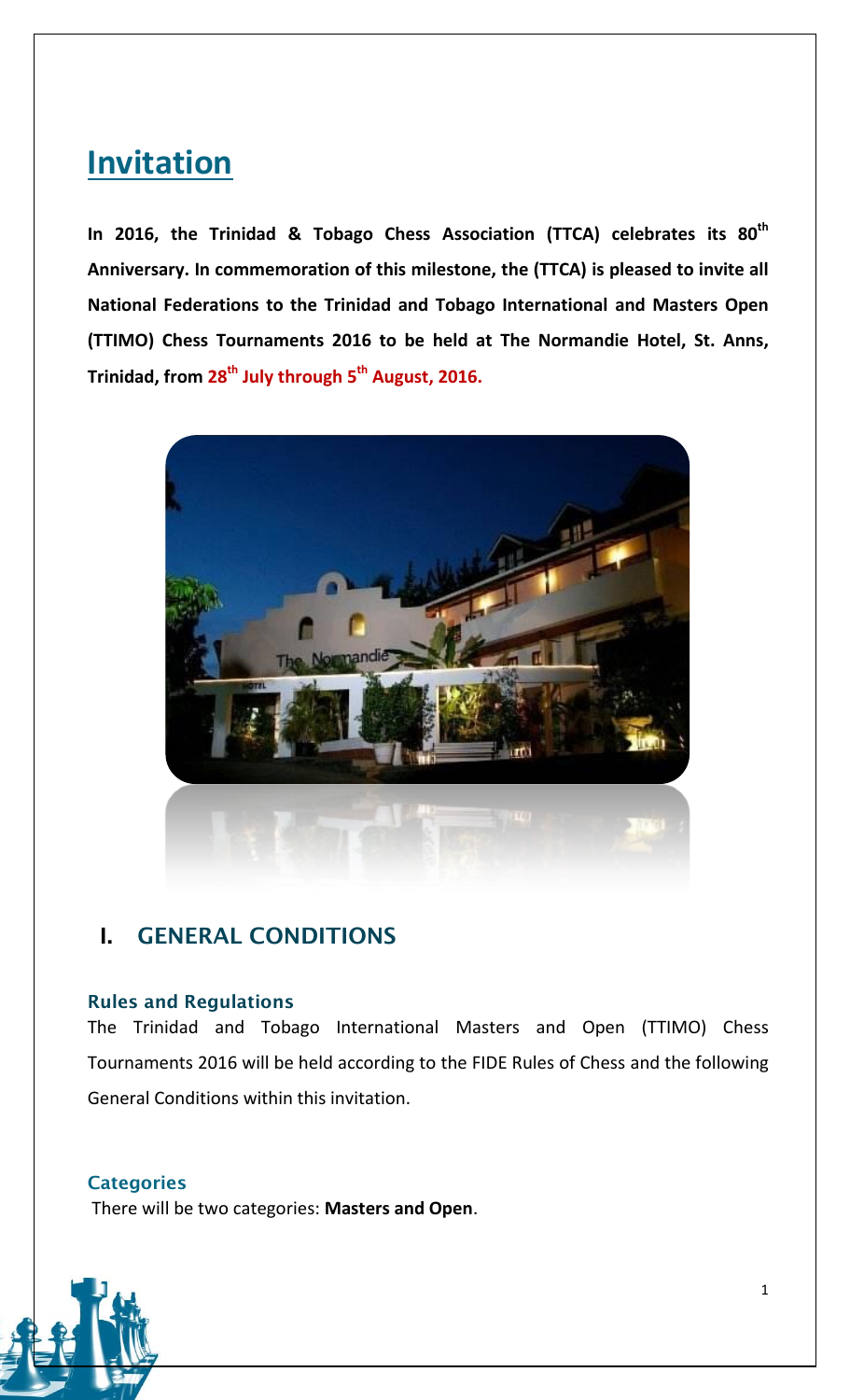Participation in the Master Class will be reserved for titled players with personal invitation from the Organising Committee and have an average Fide rating >2200.

The **Open** Class is open for all players from FIDE member federations. (ELO-Under 2100). There will be 5 sub-categories which will include: Female, Senior (50+), Under 20, Under 16 and Under 12.

## **System of Play**

- The Games for the Masters and the Open will be a Swiss System of **nine (9) rounds** or Round Robin depending on the number of players and at the discretion of the Chief Arbiter.
- The rhythm of play will be **ninety (90) minutes** for all the moves plus an increment of **thirty (30) seconds** per move from the initial move. The tournaments will be Fide-Rated, once the conditions for rating are met.

## **Tie-Breaks**

The final placings will be decided by the points obtained by each player. The player who obtains the most points will be declared the Champion. In the case of ties, the winners will be decided by the implementation of the following tie-break systems in the order mentioned:

- 1. Direct Encounter Once the players have all played each other
- 2. Bulcholz
- 3. Sonnenberger
- 4. Most wins
- 5. Games with Black

In the event of a round-robin tournament, the following tie break system will be applied:

- 1. Direct Encounter
- 2. Sonnenberger
- 3. Koya System
- 4. Most Wins
- 5. Games with black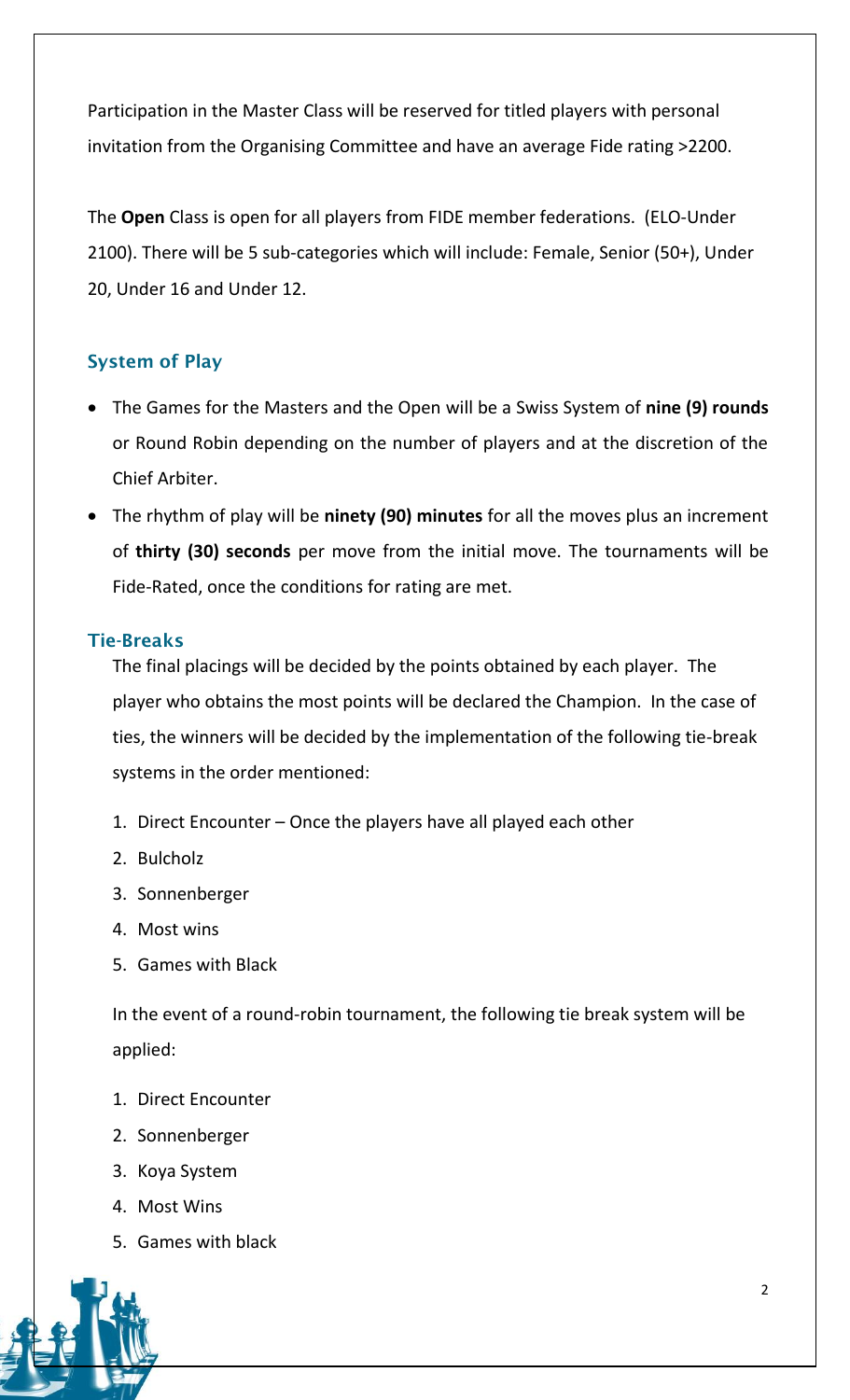## **Pairings & Results**

Before the beginning of the First Round of the Masters and Open Tournaments, a list with all the names of participants will be published at the playing hall. The Pairings will be published at least **one hour** after the last game of each round, at the tournament's Official webpage or Chess-results.com and at the venue's hall.

All winners are required to input their games on the computers provided. For drawn games, the player with white is required to enter his/her game.

## **Discipline**

a. The Tournament Organisers expect the highest standards of behaviour and fair play by the participants.

b. Default Time: **Thirty (30)** minutes.

## **Prizes**

#### **MASTERS**

**All prizes are in US\$**

- 1 st \$2000
- 2<sup>nd</sup> \$1500
- 3<sup>rd</sup> \$1000
- 4<sup>th</sup> \$800

5<sup>th</sup> \$600

## **Best player rated 2200 or under**

 $1^{\text{st}}$  \$400;  $2^{\text{nd}}$  \$ 250;  $3^{\text{rd}}$  \$ 150

## **OPEN**

**All prizes are in US\$.**

| <b>Rank</b> | <b>Absolute</b> | Female | $50+$ |       | Under 20 $\vert$ Under 16 | Under 12 |
|-------------|-----------------|--------|-------|-------|---------------------------|----------|
|             | \$800           | \$500  | \$300 | \$200 | \$150                     | \$100    |
|             | \$600           | \$300  | \$200 | \$100 | \$100                     | \$50     |
|             | \$400           | \$200  | \$100 | \$75  | \$50                      | \$25     |

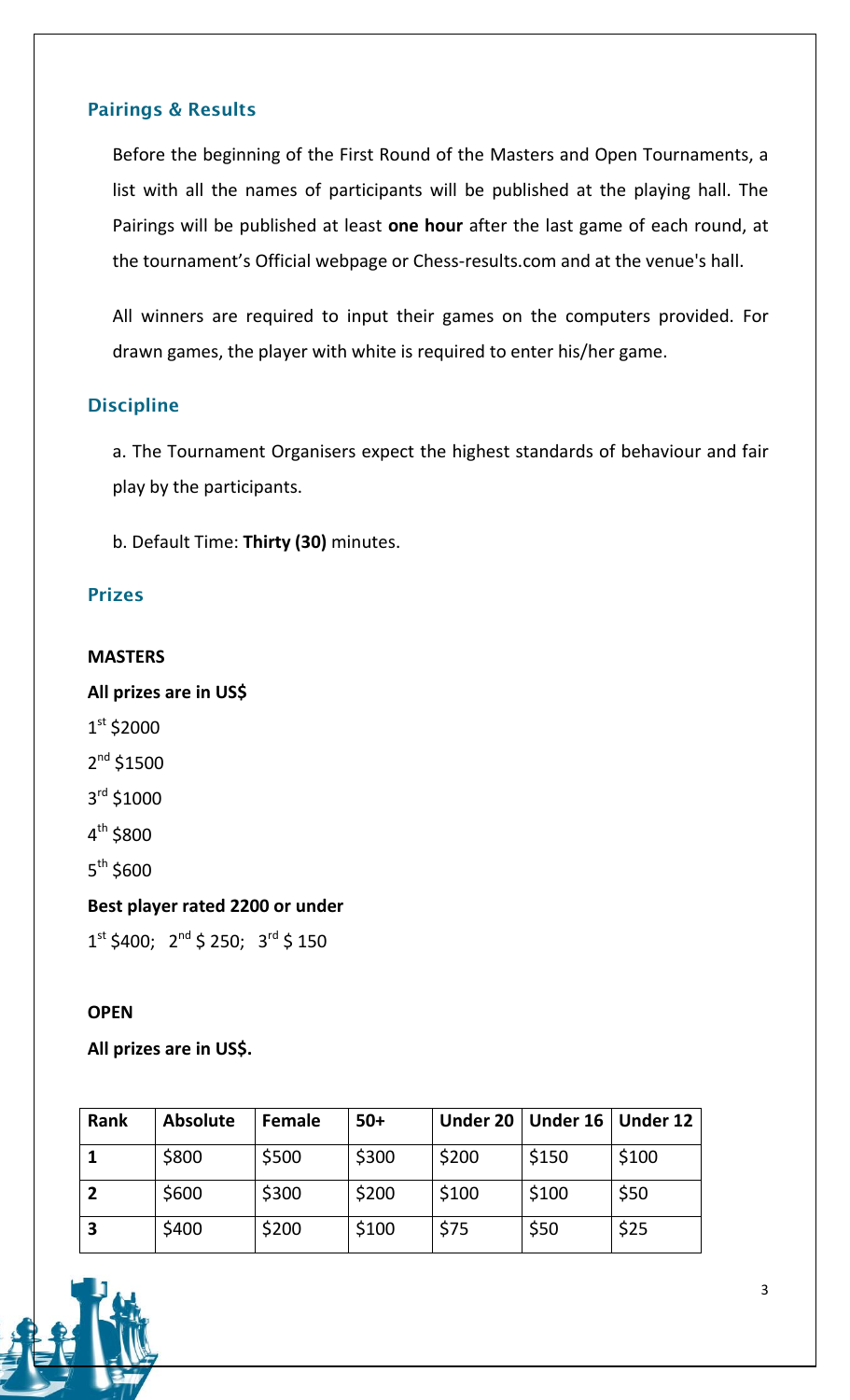The organisers reserve the right to award any additional special prizes.

## **Titles and Norms**

Titles and Norms shall be awarded as per Fide Title Regulations.

## **BLITZ Tournament-OPEN**

There will be a 9-round (5 minutes) Open Blitz tournament after the end of the last round of the Masters and Open tournaments.

**Registration:** US\$10.00/TT\$ 65.00 per person

## **II. THE EVENT TIME TABLE**

| <b>Date</b>                          | <b>Time</b>             | <b>Activity</b>                   |  |
|--------------------------------------|-------------------------|-----------------------------------|--|
| Thursday 28 <sup>th</sup> July, 2016 | 12.00 p.m. $-8.00$ p.m. | <b>Arrival &amp; Registration</b> |  |
| Friday 29 <sup>th</sup> July, 2016   | 10.00 a.m.              | <b>Technical Meeting</b>          |  |
| Friday 29th July, 2016               | 4.00 p.m.               | <b>Opening Ceremony</b>           |  |
| Friday 29th July, 2016               | 6.00 p.m.               | Round 1                           |  |
| Saturday 30th July, 2016             | 10.00 a.m.              | Round 2                           |  |
| Saturday 30th July, 2016             | 5.00 p.m.               | Round 3                           |  |
| Sunday 31st July, 2016               | 10.00 a.m.              | Round 4                           |  |
| Monday 1 <sup>st</sup> August, 2016  | 10.00 a.m.              | Round 5                           |  |
| Monday 1 <sup>st</sup> August, 2016  | 5.00 p.m.               | Round 6                           |  |
| Tuesday 2 <sup>nd</sup> August, 2016 | 5.00 p.m.               | Round 7                           |  |
| Wednesday 3rd August, 2016           | 5.00 p.m.               | Round 8                           |  |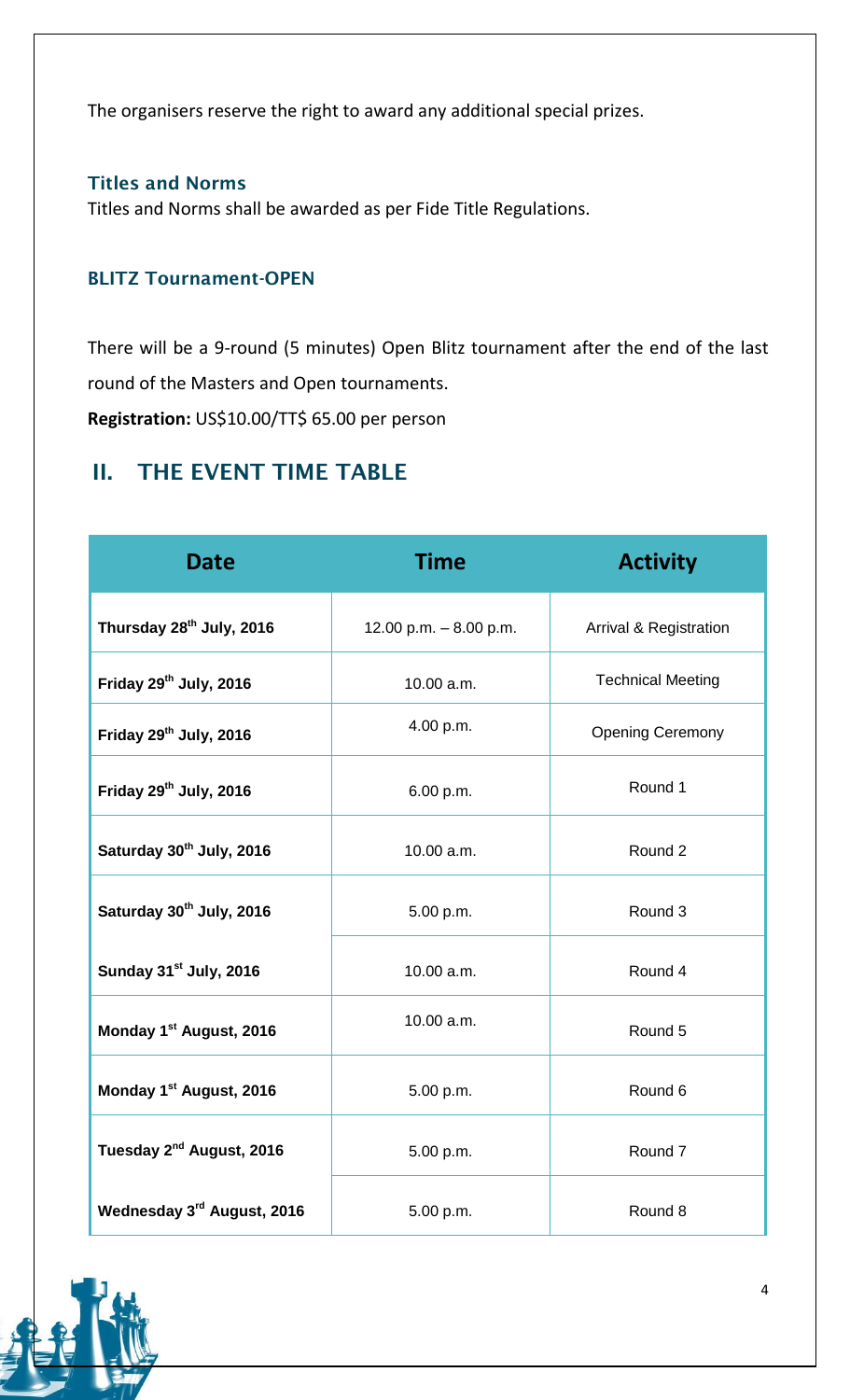| <b>Date</b>                           | <b>Time</b> | <b>Activity</b>         |  |
|---------------------------------------|-------------|-------------------------|--|
| Thursday 4 <sup>th</sup> August, 2016 | 10.00 a.m.  | Round 9                 |  |
| Thursday 4 <sup>th</sup> August, 2016 | 3.00 p.m.   | <b>Blitz-OPEN</b>       |  |
| Thursday 4 <sup>th</sup> August, 2016 | 7.00 p.m.   | <b>Closing Ceremony</b> |  |
| Friday 5 <sup>th</sup> August, 2016   | 12.00 p.m.  | Check-Out/Departure     |  |

## **III. PARTICIPANTS' COSTS**

## **1. Covered costs**

- 1) For players who hold the titles of GM/WGM/IM/WIM with an ELO rating>2200 and have been extended a personal invitation, the Organizing Committee will cover the cost of accommodation (double occupancy) and meals.
- 2) For the invited GMs/WGMs/IMs/WIMs, meals will be covered from dinner on **28th July** to breakfast on **5 th August, 2016**.

3) Those persons who wish to upgrade to single occupancy shall pay the additional cost as per schedule under 'Accommodation'.

4) Any exceptions to these conditions will be at the discretion of the organisers.

## **Registration**

a. Pre-Registration of the participants must be made with the details of each participant. The Participant information must include: Name, FIDE Title, FIDE ID, FIDE ELO, Date of birth, e-mail address and Federation name, on or before **July 15th 2016** to **[ttimochess@gmail.com.](mailto:ttimochess@gmail.com)**

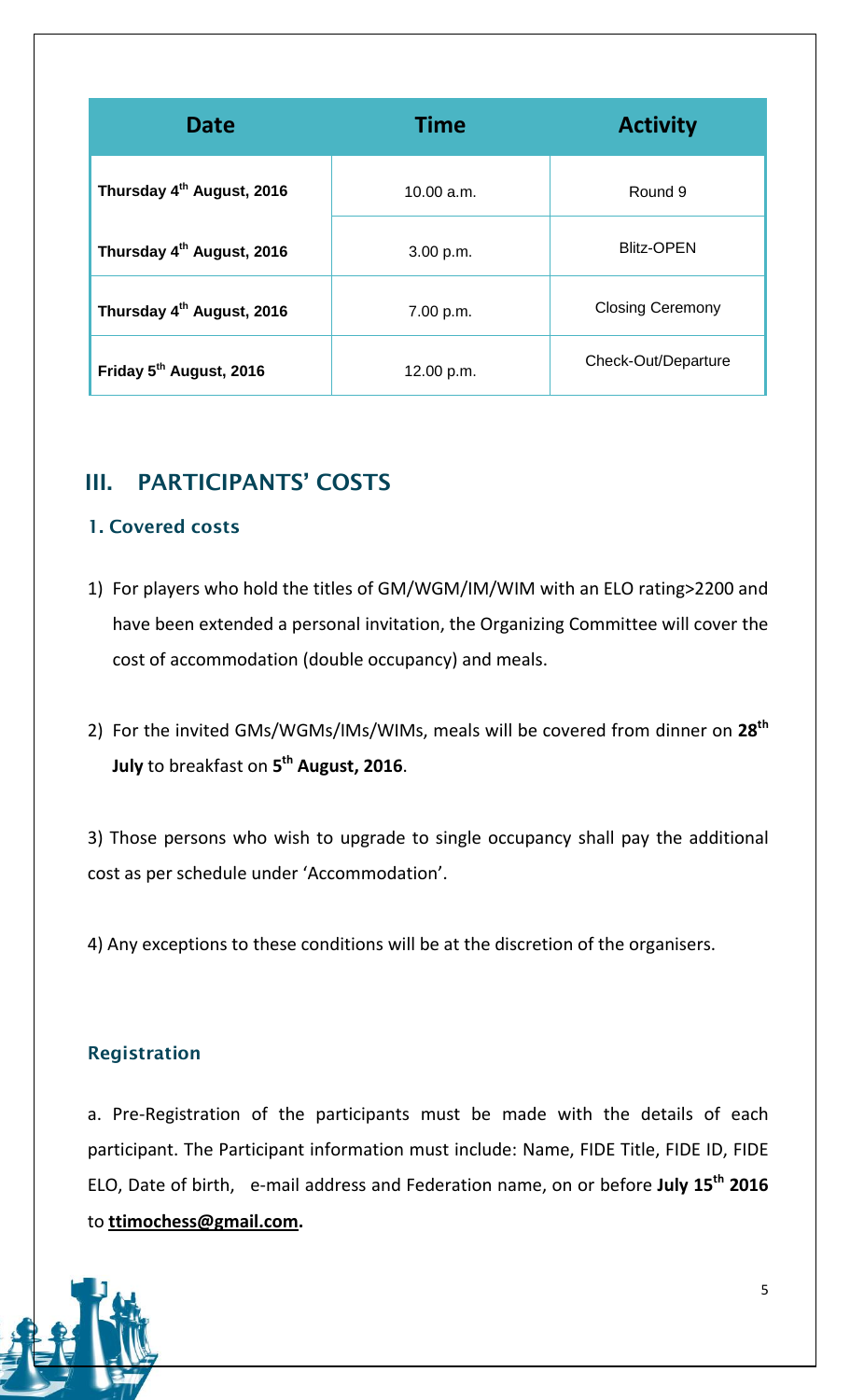b. **Masters:** Registration fee: (Non-resident) US\$100.00; (Local players) US\$50.00

 **Open:** Registration Fee (Non-Resident): US\$75.00; US\$40 (Under 20);

Registration Fee **(**Local players): US\$30.00/TT\$200.00;

US\$20.00/TT\$130 (Under 20)

c. Transportation will be provided for non-resident persons to and from the airport. This is included in the registration fee.

Organisers reserve the right to make changes to these arrangements on a case by case basis.

Players who have not paid the registration fee by the beginning of the tournament will not be paired.

Participants who pre-register after **July 15nd, 2016** will be penalized by paying an additional **US\$50.00** which represents the late registration fee. The rationale being that the organisers need sufficient lead time to confirm the hotel reservations for the participants and accompanying persons. The deadline for late pre-registration is **July 22nd, 2016**.

c. On the day of registration the original passport or ID must be provided for each player.

d. The onsite registrations will close on **28th July 2016, at 8:00 p.m.**

## **Payment**

Payment of registration fees and accommodation must be made by **Bank Wire Transfer** by **July 15th, 2016** or as otherwise authorized by the Organisers.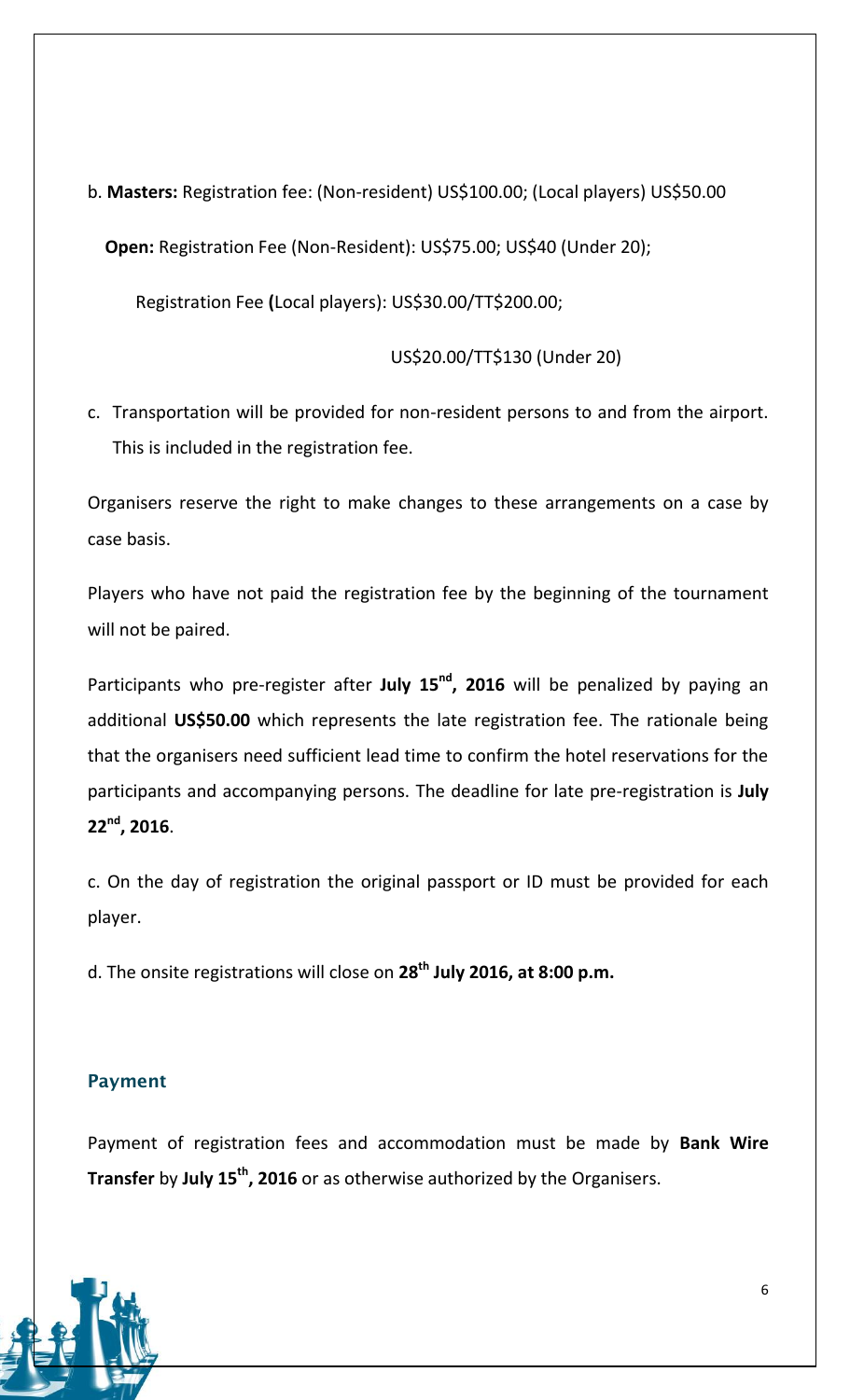Funds to be sent to:

**Wells Fargo Bank N.A. Philadelphia, Pennsylvania Swift code: PNBPUS3NNYC or ABA 026005092 For Credit to: Swift Code FCTTTTPS First Citizens Bank Ltd. One Woodbrook Place Woodbrook Trinidad & Tobago Beneficiary: TTCA Beneficiary Account No.:2016303**

Upon completion of wire transfer, a scanned copy of the transfer receipt should be emailed to TTCA's Secretary and Treasurer at:

**President:** Sonja Johnson; e-mail:**sonjagia.johnson@gmail.com Secretary**: Sandy Razark; e-mail: **srazark@yahoo.com Treasurer**: Debra Walcott; email: **debra.charleswalcott@gmail.com**

Once the payment transfer is confirmed, the organising committee will confirm the hotel reservation.

## **Cancellations after payments made**

These will be treated on a case by case basis.

## **IV. ACCOMMODATION\***

The following accommodation arrangements shall be made available to players and other guests.

| <b>Hotel</b>           | <b>Single</b><br><b>Double</b> |       | <b>Triple</b> |
|------------------------|--------------------------------|-------|---------------|
|                        | US\$                           | US\$  | US\$          |
| <b>Normandie Hotel</b> | 70.00                          | 50.00 | 45.00         |

Prices are **per person/per night** and are in **US\$.**

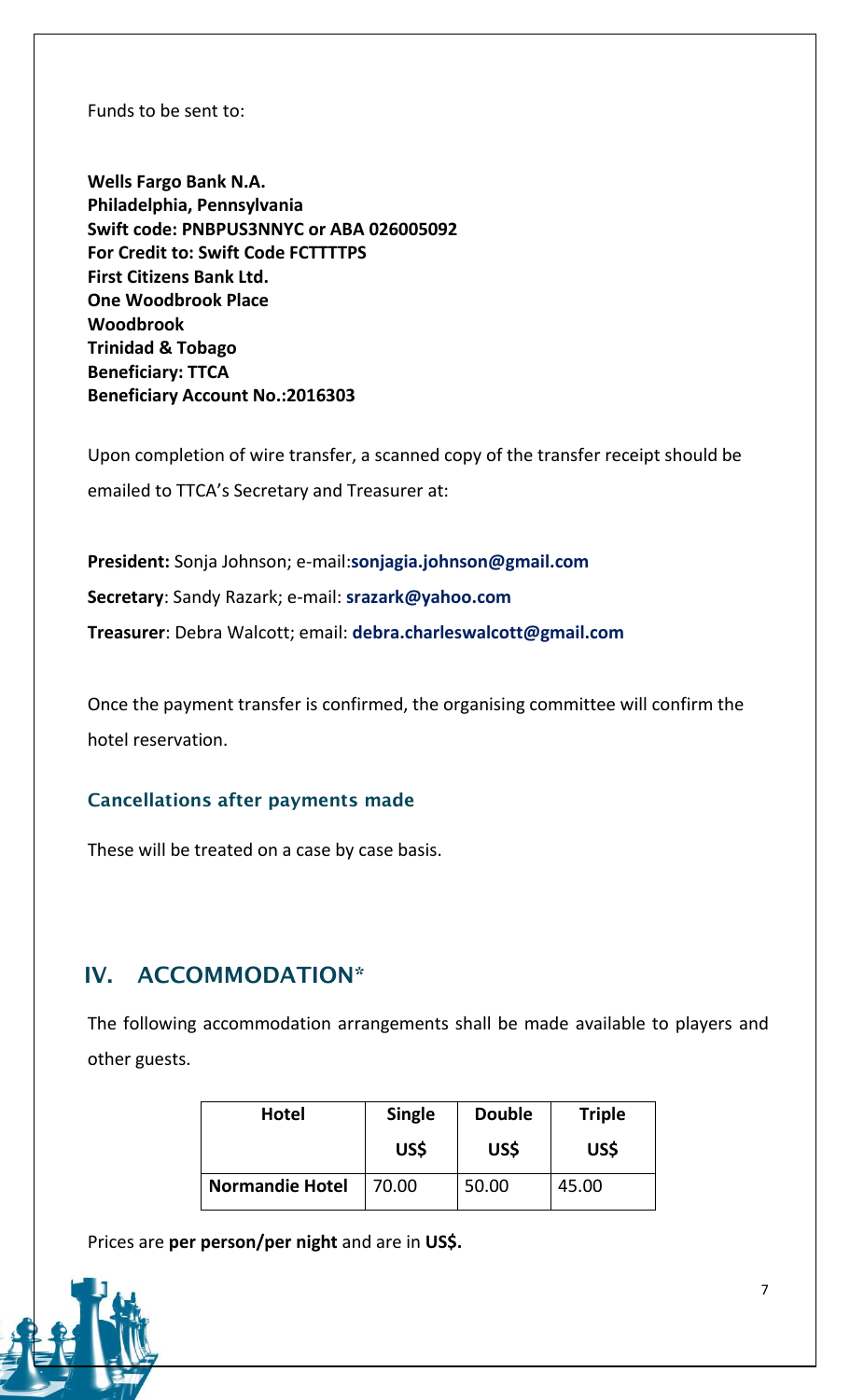#### **Meals**

Breakfast \$ 8.00; Lunch \$ 15.00; Dinner \$15.00

**\* Important**: The Organisers are not responsible for any Participants (chess players, accompanying persons) who choose to stay outside the official hotel of the Organisation.

Any arrangements other that what is displayed above will be determined on a case by case basis by the tournament organisers.

**The organisers have negotiated with the hotel to maintain the same level of pricing for accommodation and meals pre- and post-tournament dates for the participants in the International tournaments.** 

## **V. TRANSPORTATION**

Transportation expenses of persons from their place of origin to Trinidad (and vice versa), are the responsibility of each player/federation.

Transfers from the airport-hotel and hotel-airport (round trip) will be provided and are included in the registration costs. Players must inform the organisers about their flight schedules **at least 2 weeks** in advance of arrival.

## **VI. OTHER INFORMATION**

## **Media**

All journalists are welcome and those who wish to participate in the event may contact the Organisers for accreditation.

## **Organising Committee**

The Core Organising Committee comprise:

- Sonja Johnson, Organising Committee Chairperson, 1st Vice President-TTCA
- **Sandy Razark, Secretary- TTCA**
- Roderick Noel-VP of Southern Chess Club